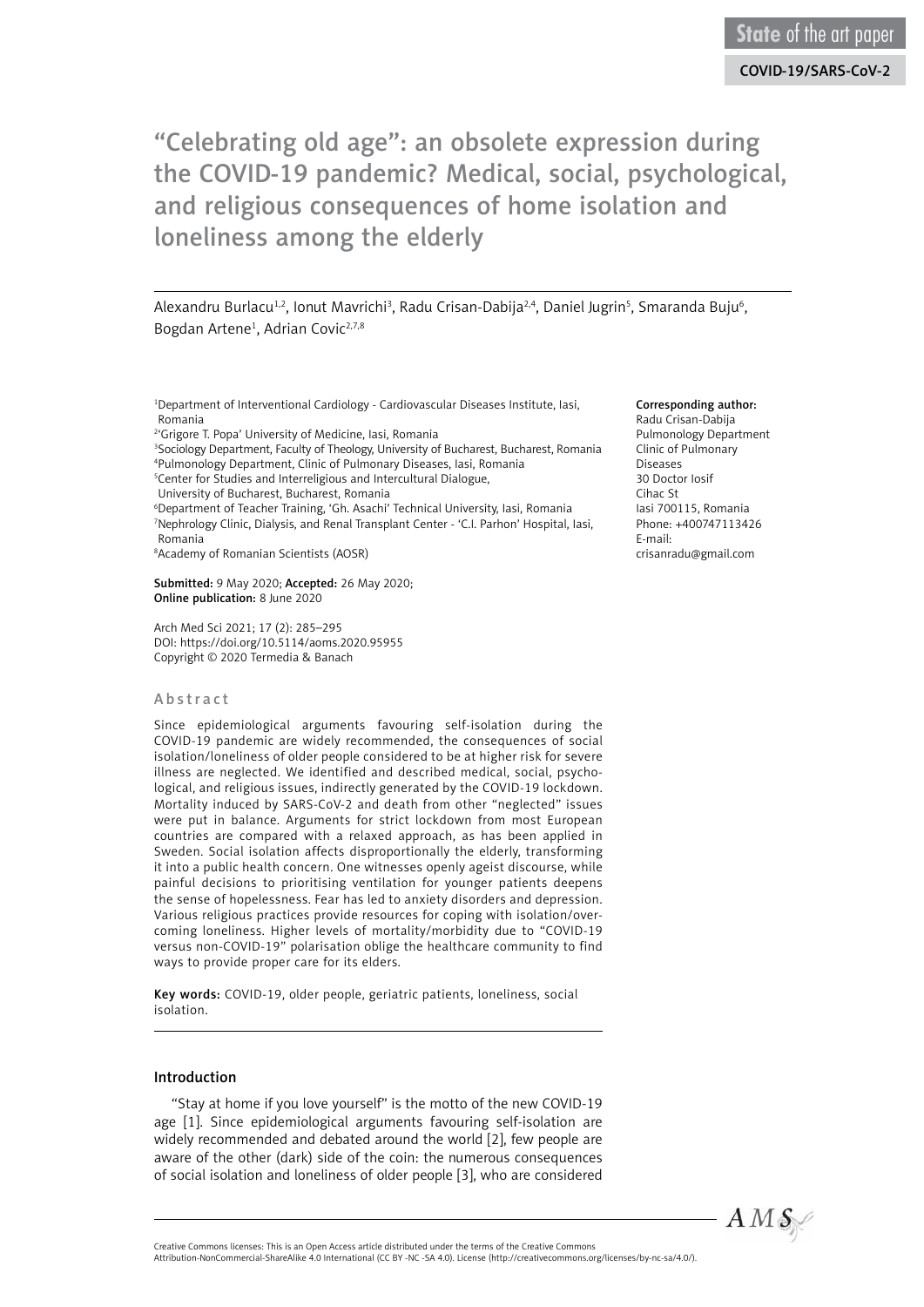to be at higher risk for severe illness [4]. Of note, it is well-recognised and undisputed that loneliness triggers a set of related behavioural and biological processes that correlate to premature death [5, 6].

The growing polarisation of "COVID-19 versus non-COVID-19" attitudes and actions is not a new issue and has significant short- and long-term consequences. Almost all modern strategic reaction plans for a viral pandemic have fallen into this dualistic attitude [7, 8]. Medical [9] and non-medical (e.g. economical [10, 11] and ethical [12]) aspects were analysed and explored even in a socalled "worst-case scenario" of this pandemic.

However, it seems fixed in human nature to see and study only the (perceived) most-important issues/risks, neglecting other medical problems that are continuing/growing discreetly in the shade. Simply put, the fight against the growing COVID-19 pandemic seems to hide in a box and put on hold many other health care issues (which unfortunately grow in the "dark" like bad weeds). Well-known pathologies (such as myocardial infarction, cancer, or stroke) have been reported to have lower incidence despite the usually predicted percentage. Other new medical issues seem to rise as a by-product: depression, alcoholism, and suicide [13]. "A fertiliser for other diseases", as loneliness is now defined [14], cannot be put aside, because its consequences may be equal to (in terms of morbi-mortality and costs) those of the pandemic itself.

In an attempt to redefine vulnerability in the era of COVID-19, a recent publication included the elderly into a group "disproportionally exposed to risk" [15]. However, this risk should not be understood as the direct contact of the elderly with the SARS-CoV-2 virus, but mostly as *indirect* consequences of the social isolation, loneliness, and lack of access to healthcare resources. No guidelines or previously published strategies can cover the needs of vulnerable older people and provide solutions to each of the potential problems. Improvised and hasty healthcare reactions expose the higher-risk category of the elderly to impermissibly high levels of mortality and morbidity.

In this review, we aimed to identify and describe as many aspects as possible (e.g. medical, social, psychological, and religious issues), indirectly generated by the COVID-19 lockdown, which affect both the life and the quality of life of the elderly to the same extent as SARS-CoV-2 itself. Also, we sought to offer one-off solutions to the most pressing problems, which seem to equate to the severity of the pandemic itself.

#### Elderly mortality during the COVID-19 era – an acute problem

One must acknowledge that the mortality rate among the elderly with COVID-19 disease has been reported to be higher than 10% (almost 15% in people over 80 years old) [16]. Thus, one of the most stringent questions in the press and social media is: "why are elderly people more at risk from coronavirus?" Probably in the future, one will witness precise analyses on how many deaths were directly due to COVID-19 or just associated with an ignored pre-existing pathology in the patient.

As more data is being gathered, healthcare professionals and analysts are faced with the dilemma of discriminating whether patients died "OF" COVID-19 or died "WITH" COVID-19. The risk of death for a patient diagnosed with COVID-19 seems to be significantly associated with the presence of comorbidities [17] and exponentially associated with the number of other diseases such as cardiovascular conditions (primarily coronary artery disease and arterial hypertension), COPD, diabetes, or cancer [18].

Data reporting has not been unitary throughout the world. The "Belgian case" is an excellent example of being "too honest" in reporting COVID-19 deaths [19], overestimating the deaths by labelling COVID-19 death in patients considered suspects, without the chance of being tested or confirmed. Data from many countries have probably been biased by the number of tests performed, with the selection bias being the most important: challenging clinical cases and symptomatic contacts had priority to hospital admissions and tests while the vast majority of asymptomatic cases were left undocumented [20]. It is reasonable to extrapolate and suspect that some of these patients, especially the elderly in remote locations, with low access to medical facilities, may have died during the pandemic and were either missed COVID-19 cases or were counted as COVID-19 deaths within the country's contextual and procedural data collection. Limited testing seems to be the most prominent bias in most countries, as some countries report the number of people tested while others report numbers of tests that could include the same persons tested twice or thrice [21].

More blunt questions arise: are deaths due to SARS-CoV-2 pneumonia or due to lack of access to food and primary healthcare services? A nationwide Italian study correlated the case fatality rate with age and, considering that 23% of the Italian population is aged 65 and older, this would explain the significant difference in COVID-19 fatality in Italy (7.2% as of 23rd March) compared with 2.3% in China (as of  $11<sup>th</sup>$  February) [22]. Also, the actual figures representing the death tolls might have been biased by the underreporting of the senior care centres' death toll; the World Health Organisation [23] estimates that 50% of US and Europe deaths attributed to COVID-19 are from long-term care facilities for the elderly [24].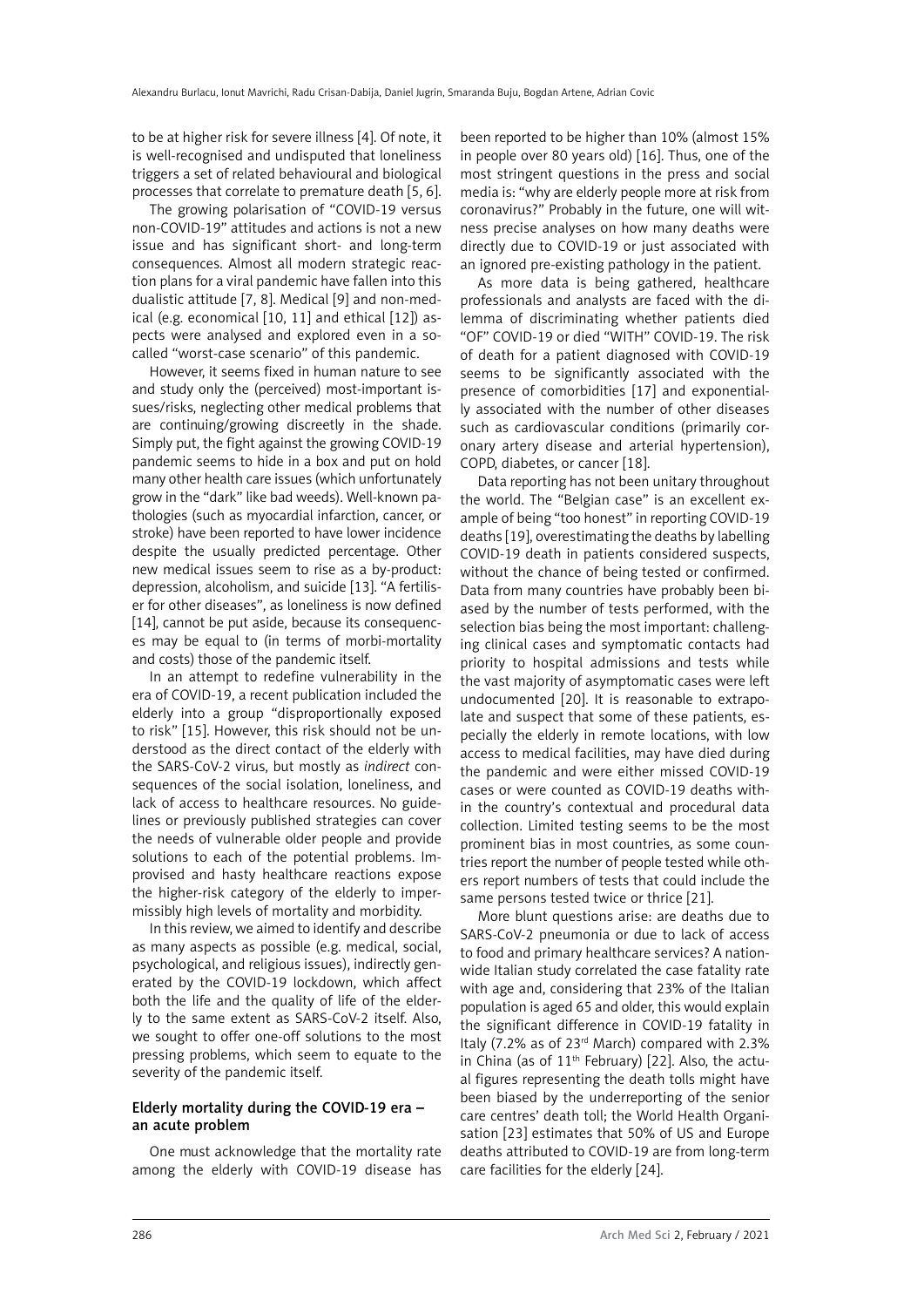Also, ventilators and Personal Protective Equipment (PPE) shortages, although experienced throughout the world, correlated with higher rates of infection and death among both the general population and healthcare workers [25]. Control of the outbreak is subsequently and directly influenced by the availability of PPE for the medical personnel [26].

As healthcare professionals, we are obliged to evoke the ethical implications of quickly attributing all deaths to COVID-19 and to refrain only to epidemiological aspects of mortality and fatality when analysing the number of deaths. It is at least strange to use the mortality attributed to COVID-19 as a measure of both the quality and respect of medical and political institutions from a modern state, regarding its elderly.

As a typical example, one must take into account the myocardial infarction (MI) deaths as COVID-19 monopolised the "scene" of medical activity/resources. "Where have all the STEMIs gone?" is the question of interventional cardiologists all over the globe, reporting a drop of 40% in Madrid [27] up to 70% in Lombardy [28]. It seems that while thousands of healthcare professionals fall sick, "the deluge of critically ill COVID-19 patients makes it impossible to triage or test for other underlying conditions" [29]. Thus, shortly, one will probably witness more post-MI angina, reinfarction, heart failure, and arrhythmias. Given the substantial pre-COVID-19 economic burden of heart failure in the elderly [30], the future does not look promising in this regard, and also concerning other chronic diseases such as chronic pulmonary, neurological, psychiatric, metabolic, or systemic diseases.

One global problem that must be taken into account is the future of data reporting and unitary data collection. As established by previously published data, older adults, especially those over 65, are considered the group with the highest fatality rate [31]. Besides additional social and medical measures that would prioritise these people's access to healthcare, we believe that the epidemiological focus must be concentrated to reduce the undocumented cases of COVID-19 among the elderly in order to reduce the bias in the case fatality rate.

# The frailty of older adults – an Achilles heel

The concept of frailty is not an "all-or-nothing" term, but more of a continuous process, with a blurred line between functional dependence and the "at-risk state" [32]. Elderly functionality or incapacity could be regarded as a dynamic interaction between various states of health (e.g. illnesses, disorders, lesions, traumas) and contextual factors [33]. However, elderly patients are

generally divided into subgroups of independent elderly people, frail elderly people, and those too "severely impaired" to be defined as frail [34]. Nevertheless, apart from terminally ill elderly patients, most of the elderly population "suffer" from various degrees of functional dependence, closely associated with frailty.

Care needs arise when one or a combination of disease processes and operational/performance limitations cause temporary or permanent loss of independent function [35]. The health status also determines their primary *perceived* care needs; for instance, the patients in palliative care have mostly ranked *pain* or even *fear of pain* as the most crucial physical need, and anxiety, uncertainty, and security are the primary inner needs [36]. Because this population tends to have a higher prevalence of chronic diseases, physical disabilities [37], mental illnesses, and other comorbidities [33, 38, 39], they have increased necessities to be addressed. Unfortunately, at the extreme, such a high burden led to the (questionable) ethical decision to triage emergencies (COVID-19 or non-COVID-19), requiring multiple hospital resources/ICU.

Besides the health needs and health-related problems, which are difficult or almost impossible to tackle in isolation (shortage of healthcare specialists, the need for medical equipment or tests) [33], there are also the physical, psychological, and social needs to confront [40, 41]. *Basic needs* of the (frail) elderly may be systematised into food and nutritional requirements, psycho-emotional concerns (isolation, difficulty in keeping themselves occupied), healthcare system factors (often faulty health insurance system for elderly coupled with accessibility concerns), and financial constraints [42, 43]. All of the mentioned deficiencies, along with the frailty associated with senescence, determine the medical problems and thus have a significant impact on the quality-of-life of the elderly [42, 44].

# Sweden's "mirage" – a solution for the elderly?

Socio-geographic and demographic disparities between countries (e.g. the difference in population age structure) [45], may affect the observed differences in mortality dynamics. Social isolation correlated with a 35% higher overall mortality rate than those who have social support, with socially isolated people being slightly older [46].

The University of Oxford's COVID-19 Government Response Tracker (OxCGRT) is a tool that provides a systematic way to track the stringency of governments' responses to COVID-19 across countries and time, through a novel index that combines 13 response indicators. Data show that states increase their level of stringency as their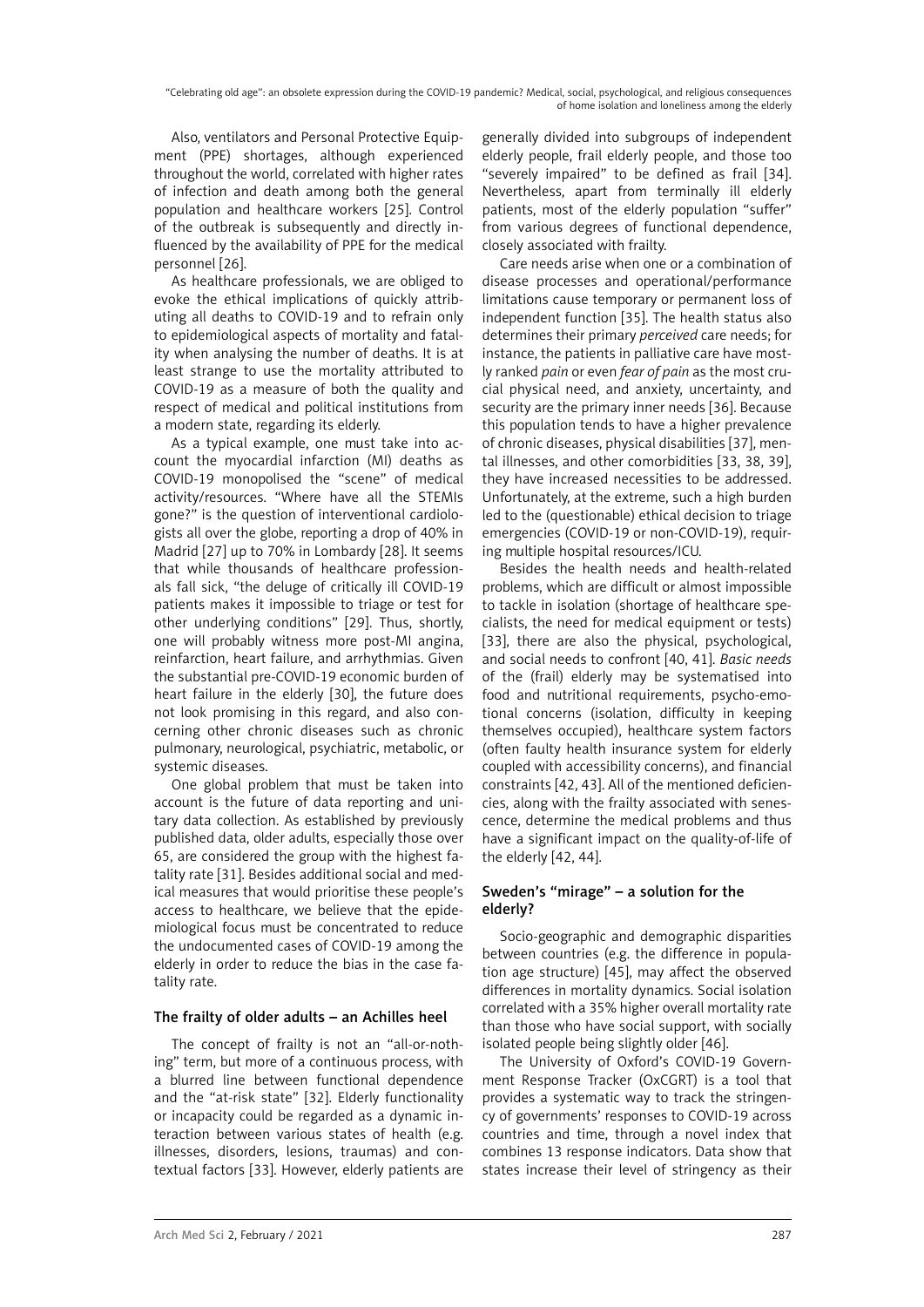number of confirmed COVID-19 cases rise, with significant variation in the rate and timing of this relationship [47]. According to OxCGRT, most European countries have established strict suppression measures, including lockdown, while Sweden has chosen milder mitigation strategies, with no lockdown in place, despite similar figures at the start of the outbreak [48].

Concerning the Centre for Disease Prevention and Control statistics, the Swedish death rate per million inhabitants is 233 as of 29<sup>th</sup> April 2020. while countries on strict lockdown like Belgium, France, the United Kingdom, Italy, and the Netherlands have higher death rates, with Belgium's rate being 647 as of  $29<sup>th</sup>$  April 2020 [49]. Additionally, Sweden had a lower excess mortality z-score of 10.79 in the 65+ age group in week 14 of 2020 than other countries with more severe containment restrictions (Spain – 33.77, England – 31.61, Belgium – 27.42, Netherlands – 25.34, Italy – 23.10, France – 21.76) [\(https://www.euromo](https://www.euromomo.eu/graphs-and-maps/)[mo.eu/graphs-and-maps/](https://www.euromomo.eu/graphs-and-maps/)), as of 29<sup>th</sup> April 2020. However, caution must be taken to interpret the data in favour of Sweden's relaxed approach, because recognised demographic differences exist between countries, which could contribute significantly to mortality indicators. For instance, Italy showed significant aging of the population in the last 50 years, although France, Sweden, England & Wales, Norway, and Denmark did not significantly age in the period [45].

The Nordic countries of Sweden, Norway, and Finland may be considered more similar in terms of socio-economic, political, geographic, and demographic factors; thus, a comparison in their respective outcomes might be less biased. By 28<sup>th</sup> April 2020, reported COVID-19 deaths in Sweden were 233 per million citizens, whereas Norway reported 38 and Finland 36 per million [49]. A paper estimating the number of infections and the impact of non-pharmaceutical interventions on COVID-19 in 11 European countries showed that the spread of the virus was lowest in Norway (0.41%) and much higher in Sweden (3.1%). However, Italy, Belgium, Spain, and Switzerland had even higher spreading rates (9.8%, 3.7%, 15%, and 3.2%, respectively) [50]. Additionally, the study estimated that across 11 countries, since the beginning of the epidemic, 59,000 (21,000– 120,000) deaths have been averted due to non-pharmaceutical interventions [50]. The conclusion was that one cannot yet deduce whether current interventions had a different impact on controlling the epidemic in Europe.

When assessing the efficacity of various national restraining measures, local particularities must also be taken into account. More than half of all Swedish homes are made up of one resident, the highest proportion in Europe, according to Eurostat [51], meaning that Swedes were already used to a certain degree of social distancing. Also, Swedish citizens are generally respectful of public health advice and guidelines [52]. Notably, to date, a third of COVID-19 fatalities have been among older people living in foster care homes, which generated disapproval of citizens towards insufficient governmental measures [53]. Through its tempered measures and subsequent mass immunisation, one can make the case that Sweden could prevent/mitigate a second outbreak, achieving overall better indicators. It is too soon to see an apparent effect of interventions on COVID-19 pandemic control and weigh averted deaths versus the number of deaths to which the measures contributed (due to isolation and negligence of other death causes).

#### Isolation and elderly care facilities – unsolvable problems to limit deaths

Europe-wide, a clear consensus on two aspects has emerged: to protect the elderly from acquiring the SARS-CoV-2 and limiting (ICU) hospital admissions. In the seventh update of the Centres for Disease Control and Prevention (CDC) Rapid Risk Assessment, older adults are marked as vulnerable to both infection and severe progression of COVID-19, and also to nosocomial infections after healthcare personnel portage [54].

A particularly vulnerable group of old adults is represented by those institutionalised in elderly care facilities. Nursing homes often concentrate on people with chronic diseases and have an increased risk of control and management of infectious diseases [55, 56]. As Europe's population is getting older [57], the pressure on all healthcare systems pre-COVID-19 pandemic was to adapt and quickly respond to increasing demands of healthcare services from the elderly [42].

Exactly 1 year before the SARS-COV-2 pandemic struck Italy with hurricane-strength force, Atella, *et al*. showed that in Italy as well as in all other European countries, adults over 65 years old have at least one chronic condition that needs medical attention, and healthcare services for these people account for 20% of the total health budget [58].

The burden of chronic diseases and disabilities that often accompany the elderly are now being neglected because of the restrictions emerging – partly from the limitations of hospital admissions only for life-threatening conditions, and partly from the restrictions of access to healthcare facilities and general practitioners (GP). In normal conditions, these visits to hospitals or GPs would raise red-flags on possible exacerbations of their chronic condition or the need for additional tests or interventions/changes in their therapeutic schemes [59].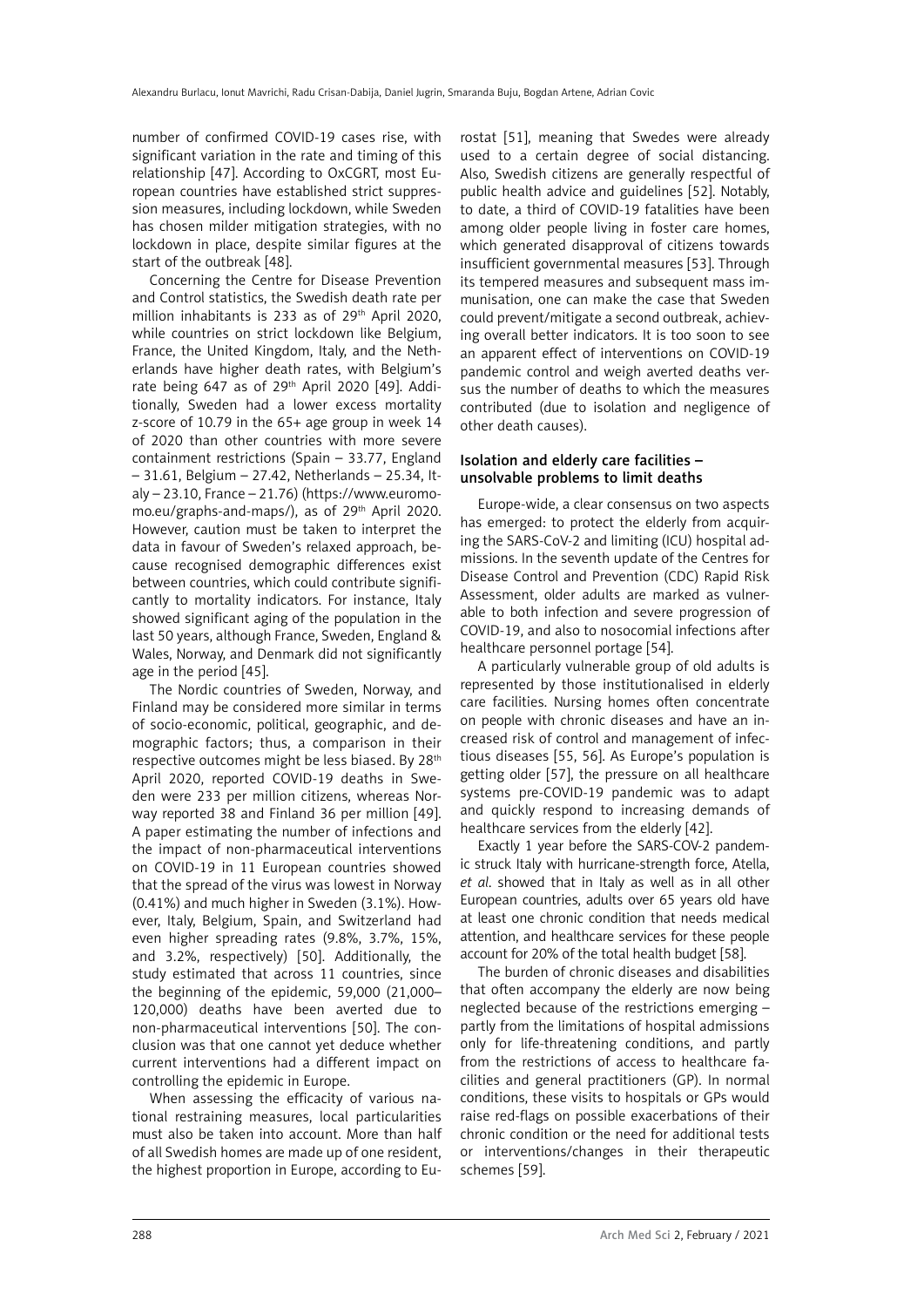While many chronic diseases may be managed ambulatorily, there are several diseases for which the end of pandemic restrictions may already be too far and too late to be managed. For example, chronic obstructive pulmonary disease (COPD) with its exacerbations (considered a geriatric condition *per se*) was under-diagnosed in older adults [60] even before restricted access to healthcare.

The most common comorbidities of COPD patients include cerebral small-vessel disease, cognitive decline [61], and cardiovascular disease (pre-existing arrhythmias or arterial hypertension, and disease-induced conditions such as *cor pulmonale*), all these conditions contributing to the extremely high risk of decompensation. Out of a good intention to reduce the risk of infection, the healthcare access limitations of these chronically ill patients, with age-related difficulties to adapt to technology and telemedicine, puts healthcare professionals in the consciously assumed position of facing the apparent consequences of a chronic disease aggravated "beyond repair".

Many scientific proofs state that early diagnosis of various types of cancer results in a higher survival rate [62–64]. Cancer diagnostics still represent a clinical and social challenge driven by the lack of cancer facilities, poor referrals, and delays in scheduling diagnostic tests [65]. The results of social isolation and ambulatory-care limitations during the SARS-COV-2 pandemic may soon result in an increased number of inoperable or late-stage cancer patients or disqualification of some of these patients from a possible surgical cure. When the Centres for Medicare and Medicaid Services (CMS) recommended that "nonessential, elective surgeries and other medical procedures should be postponed during the coronavirus outbreak", the meaning of "essential" seemed to be eclipsed by the COVID-19 issue [66].

If there was no COVID-19, many chronic patients would come to the ER. Unfortunately, the fear of infection causes many patients with symptoms of heart attack, heart failure, or stroke to stay at home and often suffer fatal complications. For example, cardiac arrests occurring at home are striking: for the week from 30<sup>th</sup> March–5<sup>th</sup> April 2020, there were 1990 cardiac arrest calls in New York City, four times as many as the same period a year earlier; and of those, 1429 could not be revived, an eight-fold increase over 2019 [67]. "The same is true for appendicitis and stroke." [68]. Most likely, people are afraid to go to the hospital and die at home.

Kidney-transplant recipients appear to be at particularly high risk for critical COVID-19 due to chronic immunosuppression and coexisting conditions [69]. Moreover, a very recent correspondence reported mortality of almost 30% in elderly patients receiving a kidney transplant [70]. Consequently, the American Society of Transplantation and the American Society of Transplant Surgeons suggested a phased approach to decreasing transplant activity depending on risk assessment, hospital capacity, and degree of regional virus activity [71]. While recognising the importance of kidney transplants for dialysis patients, one cannot ignore the potential safety issues during this pandemic [72]. Complicating the situation even more, exposing patients to higher SARS-CoV-2 infection risk by requiring frequent transportation to dialysis facilities could be compared to the particular risk of transplantation [73].

A final considerable aspect is the post-pandemic financial impact on healthcare systems as many manageable chronic diseases may present aggravated exacerbations that will result in prolonged hospitalisation and higher treatment costs with reserved clinical outcomes in some cases [74].

# Telemedicine for elderly care

During the COVID-19 pandemic, technology plays a significant role in meeting the population's social, psychological, and religious needs. Telemedicine might meet the elderly's needs for disease (particularly chronic pathologies – see above) management in isolation. In elderly people's home settings, numerous research projects for innovative wearable technologies are currently used [75]. Wrist-worn units with GPS trackers have been proposed for automatic detection of dangers and handling emergency calls [76], automatic detection of falls [77], and cardiac emergencies [78].

Wearables for recognition of unknown diseases have also been described [78], as well as for monitoring known conditions of the cardiovascular system, respiratory system, and diabetes mellitus [79] and surveillance of therapeutic interventions [80]. Telehealth services focusing on social inclusion have been described for the elderly, mainly through the use of videoconferencing [81], with a possible high impact in the context of legislative measures requiring isolation.

Although studies suggest positive clinical benefits of telemedicine use for care of the elderly [82, 83], services based on these technologies barely overcome the level of research projects. The fact might be explained by legal, ethical, design, accessibility, and usability concerns that have to be rigorously solved, before extensive deployment [84]. Service design must take into account that seniors are not entirely familiar with technology; some do not have Internet access and, especially cognitively impaired/frail elderly people, have difficulties in using the necessary equipment. Also, medical staff are not always comfortable with using and keeping up with the ever-changing computer-based applications and technologies [84].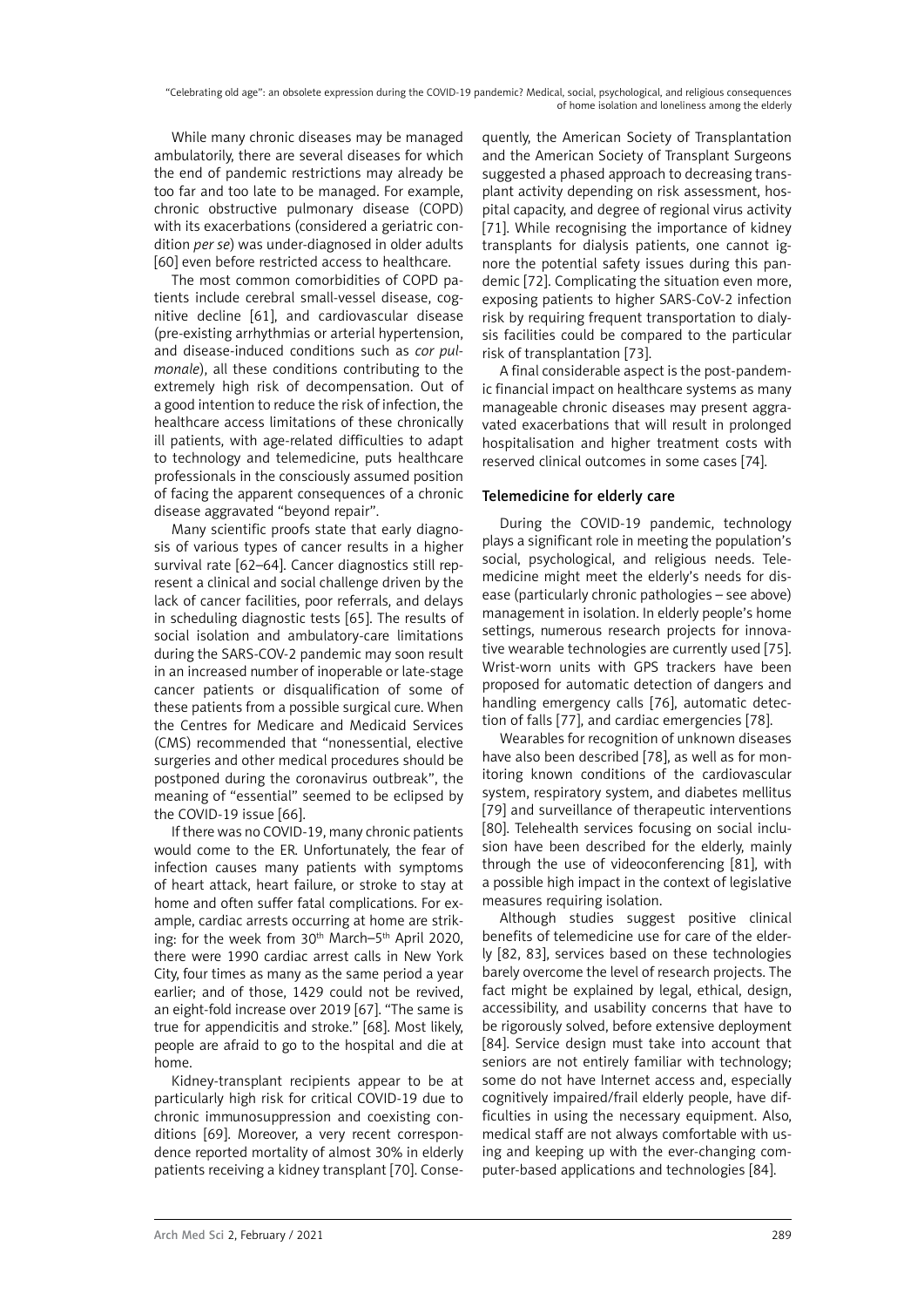Studies have shown that patients were most satisfied with home care via telehealth systems, but they would instead use a combination of telecare with conventional medical approaches that imply the presence of the 'warm hands' of medical professionals [84]. Nevertheless, the epidemiologic context and the stringency of isolation measures are barriers for the necessary human touch. Notably, a three-phase interactional model of social presence to make the virtual other "real" through generating another actual user's "there" ness in a virtual environment was proposed [85]. Although built on complex concepts and only at inception, this powerful idea could be an excellent approach for tackling imposed social isolation.

#### Sociological aspects regarding the impact of the COVID-19 pandemic on the elderly

This pandemic is a socially lived disease, on multiple layers, ranging from outward structurally imposed social isolation to inward psychological reverberations. Because self-isolation is one of the main recommendations during the COVID-19 pandemic, being adopted as social policy by the vast majority of affected countries, this raises the question of whether it should be treated in its documented consequences as a private matter or societal problem.

Socially isolated people are positively correlated with lower levels of well-being [86]. The general function of social relations has been theorised in terms of social integration, personal identity and validation, affect regulation, and coping mechanisms through mutual assistance. Social inclusion is based on the existence of qualitative social relations, the coexistence of a social identity next to personal status [86], born and shaped through socialisation – a process through which the individual becomes both an object and subject of society.

From a functionalist perspective, social isolation is a form of social exclusion, directly affecting the well-being of individuals and eroding social cohesion. It cannot thus be labelled as a private problem, but rather as a public issue [86]. The consequences are more complicated [87] when vulnerable categories are involved, such as elderly and frail people.

Social isolation is the outward, objective aspect of loneliness. In person-centred, psychodynamic models, loneliness is generated by the internalisation of youth experiences. Sociology sees it as the product of social influences [86]. This latter perspective sheds the sense of responsibility for imposing self-isolation measures as a source of sufferance. Indeed, loneliness can be considered as social pain – not only metaphorically – because MRI examinations show brain activation in the same region when experiencing pain or rejection [6]. Social isolation affects disproportionally the elderly, transforming it into a serious public health concern [88]; the degenerative pathway generated by it, both in terms of quality of life and social capital, should lead to the development of social gerontology strategies.

The current COVID-19 pandemic has witnessed *openly ageist discourses* [89] in mainstream media, which further complicates its social experience for the elderly. Suggestions not to panic because the disease mainly affects older people raise the ethical problem of life value.

Painful decisions to prioritise ventilation for younger patients when intensive care unit beds or ventilators are limited deepened the sense of anxiety and hopelessness, although the field of gerontology long advocated for alternatives to chronological age in the treatment choice [90]. Another topic of ageism is the general discussion about the "grey tsunami" – the pressure put on medical systems by the growing elderly cohort in developed countries [91].

Finally, the self-isolated elderly suffers from *ethical loneliness*. It is the inner isolation felt when abandoned by humanity, or those in power compounded by the experience of one's voice or need not being heard [92]. The impact of the COVID-19 pandemic differs depending on the social and economic status of the countries and the scarcity of material and social resources. In low- and middle-income countries, the implications are more profound because the grandparents still have/ play an active role in raising grandchildren; hence, isolation or infestation with SARS-CoV-2 affects the entire family [93]. The issue has practical, immediate consequences because in several countries the schools were officially postponed, the main reason being the "protection" of the elderly, in families where (unlike in Sweden), different generations live together.

#### Mental health and the paradox of social isolation in older people

The pandemic affects the mental health of more people than the actual number of infected ones [94], while psychological implications may persist long after the epidemic [95], with a higher prevalence than the pandemic itself. The predominant focus on the pathogen and its biological risk has led to underestimated or partially known psychological and psychiatric effects, both individually and collectively, both in the short and long term [96, 97].

Psychological difficulties related to living with chronic conditions, caused or exacerbated by them, bring significant challenges to older people in social and domestic life, self-care, and mobility [98]. The COVID-19 pandemic has caused un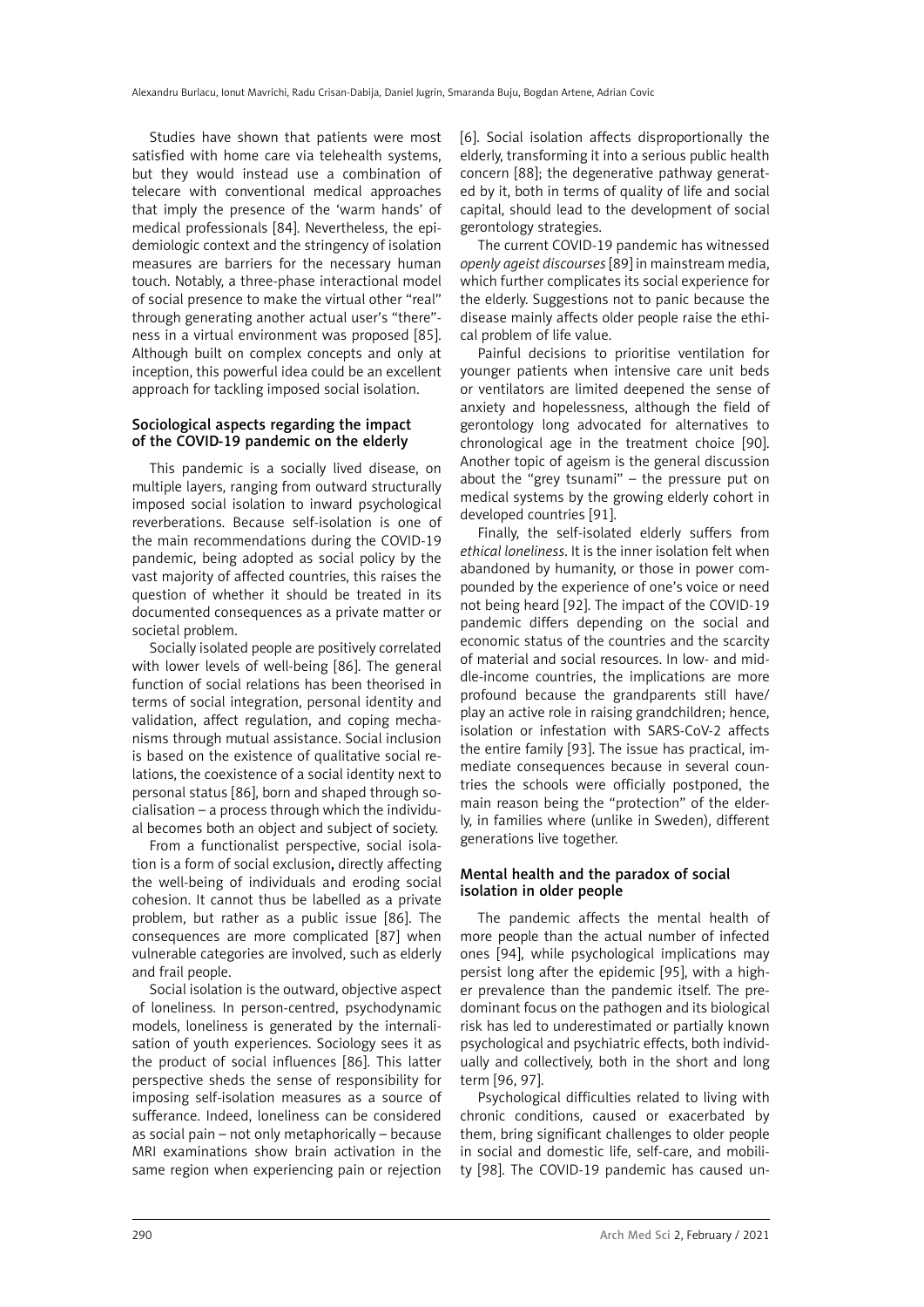balanced psychological problems in various populations. Because the elderly are predominantly the target group of the epidemic, they have undergone enormous pressure, which has added to their existing vulnerabilities. Although the effects of social isolation are distinguished from those of loneliness, efforts to reduce social isolation could be as relevant as lowering mortality [99].

Even if there is ample evidence of negative results due to social isolation and loneliness, on health [100, 101] and mental well-being [102, 103] in the elderly, there is quite extraordinary evidence that public health professionals under non-COVID-19 conditions assess social isolation [104]. Indirectly, they would instead acknowledge its consequences in terms of physical and mental health.

Social isolation is not merely a condition that leads to health comorbidities. Instead, it is part of a cascade of complex psychosocial factors that interact together to cause adverse health outcomes in older adults: increased mortality [105], increased sensitivity to dementia [6], declining cognition [87], onset of disability [106], depression [107], harmful or risky behavioural habits, and difficulty with activities of daily living. The extent of social isolation effects is comparable to quitting smoking and exceeds many other risk factors for mortality (obesity, physical inactivity) [101].

Fear of COVID-19 has led to various anxiety disorders (concerns, panic attacks, insomnia, fear of death, fear of the unknown, posttraumatic stress) and depressive states, maintained by incessant information about the virus, the number of infections, mortality rates, and insufficient control and treatment measures [88]. Difficulties in receiving medical services or specific psychiatric treatments has led to mental relapses and uncontrollable behaviours (hyperactivity, agitation, and self-harm) [108]. Uncertainty about the possibility of personal infection and death, about the disease of one's family or friends, has heightened dysphoric mental states [109]. Existing psychiatric conditions have evolved into psychotic or paranoid disorders, even leading to suicide [110]. The prevalence and severity of psychological stress under the COVID-19 pandemic continues to be investigated by several countries to guide decision-makers and the public [111, 112], and the measured psychological impact shows a moderate to severe level due to the pandemic [110].

# Religious issues of home-isolation among older adults

Visiting community meetings, parks, neighbourhoods, places of worship, and day centres are the only socialisation channels for most aging adults. With lockdown or quarantine, these activities have become impossible [113]. Loneliness and

social isolation have been shown to significantly impact older adults, both physically and emotionally [114]. Also, older people may be adversely affected by the ageist discourses that may imply that "the loss of older life is not as important as the loss of life of other age groups" [115]. Older patients are being denied ventilators and are left to die due to the overwhelming numbers of inpatients, especially those in need of mechanical ventilation. People are not even allowed to organise funeral ceremonies for relatives that have died isolated in COVID-19 facilities. This dramatic situation has significantly induced fear among older people throughout the world [116].

All these are reasons why older adults need more spiritual support than ever in this crisis, and measures taken to cope with the pandemic must take particular account of this need [117]. Religious practices, such as attending church services, practicing daily prayer, and reading spiritual literature, are strategies individuals use to cope with life stressors. Social support from a religious community and the development of a relationship with God are also essential components of coping [118].

Religion may provide a resource that helps in the search for meaning and in overcoming loneliness. Faith in religion offers the individual a philosophy of life and a whole series of attitudes, values, and beliefs that help him/her to interpret and understand him/herself. At the same time, churches provide a sense of social and community integration, highly correlated with a sense of personal well-being. Usually, churches also provide older members with a wide range of social activities, which tend to pull the older person into contact with other people and reduce the possibility of social isolation and loneliness [119, 120]. During a time of social isolation, there are some ways to help religious older adults make use of their faith to relieve anxiety during this COVID-19 pandemic:

- *To spend time* meditating, listening to inspirational programs, or reading uplifting literature [121].
- *To care for neighbours by meeting their emotional/physical needs* – there is no better way to relieve anxiety and reduce social isolation than by reaching out to others in need [121].
- *To stay active in the community from home*; currently, many organisations – political parties, faith-based groups, non-profit organisations – rely on volunteers to deliver care/help for the elderly and frail [122].

# Conclusions

In this paper, we intended to explore the medical, sociological, psychological, and religious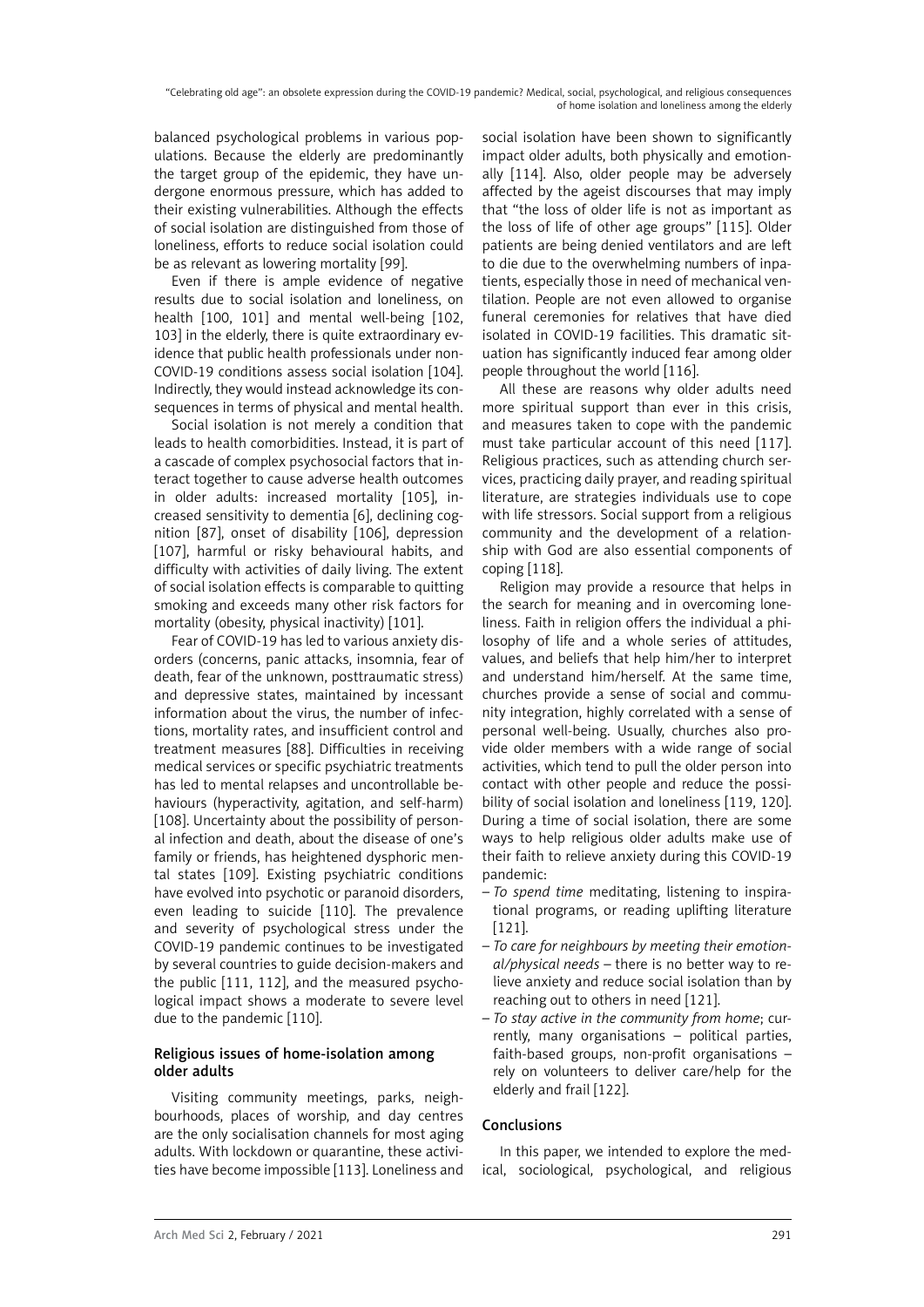consequences of social isolation and loneliness in elderly people during the "staying home period" of the COVID-19 pandemic. Seemingly unsolvable medical situations are analysed to find ways to support and protect the lives and improve the quality of life in the geriatric population. We underline that social isolation is a form of social exclusion, directly affecting the well-being of individuals and eroding social cohesion. One cannot label it as a private problem, but rather as a public issue. The current COVID-19 pandemic has witnessed openly ageist discourse with painful ethical decisions that augment anxiety and hopelessness in the growing elderly group. The impermissibly high levels of mortality and morbidity due to the polarising "COVID-19 versus non-COVID-19" medical attitudes obliges the healthcare community to find ways to provide proper care for our elderly members of society.

# Acknowledgments

This study was funded by the Romanian Academy of Medical Sciences and European Regional Development Fund, MySMIS 107124: Funding Contract 2/Axa 1/31.07.2017/107124 SMIS.

# Conflict of interest

The authors declare no conflict of interest.

#### R e f e r e n c e s

- 1. Reporters S. If You Love Yourself Stay At Home, Pastor Adeboye Tells Nigerians As Coronavirus Cases Rise. http://saharareporters.com/2020/04/26/if-you-loveyourself-stay-home-pastor-adeboye-tells-nigerianscoronavirus-cases-rise. Accessed: 27<sup>th</sup> of April 2020.
- 2. Prevention CfDCa (2019). Social Distancing, Quarantine, and Isolation. https://www.cdc.gov/coronavirus/ 2019-ncov/prevent-getting-sick/social-distancing. html. Accessed: 27<sup>th</sup> of April 2020.
- 3. Aging NIo (2019). Social isolation, loneliness in older people pose health risks. https://www.nia.nih.gov/ news/social-isolation-loneliness-older-people-posehealth-risks. Accessed: 27<sup>th</sup> of April 2020.
- 4. Prevention CfDCa (2019). People Who Are at Higher Risk for Severe Illness. https://www.cdc.gov/coronavirus/2019-ncov/need-extra-precautions/people-athigher-risk.html.
- 5. Shankar A, Hamer M, McMunn A, Steptoe A. Social isolation and loneliness: relationships with cognitive function during 4 years of follow-up in the English longitudinal study of ageing. Psychosom Med 2013; 75: 161-70.
- 6. Cacioppo JT, Cacioppo S. Loneliness in the modern age: an evolutionary theory of loneliness (ETL). In: Advances in Experimental Social Psychology. Olson JM (ed). Academic Press 2018; 58: 127-97.
- 7. Duley MG The next pandemic: anticipating an overwhelmed health care system. Yale J Biol Med 2005; 78: 355-62.
- 8. Levin PJ, Gebbie EN, Qureshi K. Can the health-care system meet the challenge of pandemic flu? Planning,

ethical, and workforce considerations. Public Health Rep 2007; 122: 573-8.

- 9. NPR. Fauci Estimates That 100,000 To 200,000 Americans Could Die From The Coronavirus. https:// www.npr.org/sections/coronavirus-live-updates/ 2020/03/29/823517467/fauci-estimates-that-100- 000-to-200-000-americans-could-die-from-the-coronavirus?t=1587994595761. Accessed: 27th of April 2020.
- 10. Finance H. APR 24 more on accounting & financial management in worst-case scenario, COVID-19 coronavirus could cost the U.S. billions in medical expenses. https:// www.healthcarefinancenews.com/node/140021. Accessed: 27<sup>th</sup> of April 2020.
- 11. McKibbin WJ, Fernando R. The global macroeconomic impacts of COVID-19: seven scenarios. 2020. https:// www.brookings.edu/wp-content/uploads/2020/ 03/20200302\_COVID19.pdf
- 12. Ibc Cib Cib МКБ IC, Comest Comest Comest КОМЕСТ C, International Bioethics C, et al. Statement on COVID-19: ethical considerations from a global perspective. https://unesdoc.unesco.org/ark:/48223/ pf0000373115.
- 13. Chew NWS, Lee GKH, Tan BYQ, et al. A multinational, multicentre study on the psychological outcomes and associated physical symptoms amongst healthcare workers during COVID-19 outbreak. Brain Behav Immun 2020. doi:10.1016/j.bbi.2020.04.049.
- 14. Cole SW, Capitanio JP, Chun K, Arevalo JM, Ma J, Cacioppo JT. Myeloid differentiation architecture of leukocyte transcriptome dynamics in perceived social isolation. Proc Natl Acad Sci USA 2015; 112: 15142-7.
- 15. Redefining vulnerability in the era of COVID-19. Lancet 2020; 395: 1089.
- 16. Surveillances V. The epidemiological characteristics of an outbreak of 2019 novel coronavirus diseases (COVID-19) – China, 2020. China CDC Weekly 2020; 2: 113-22.
- 17. Guan WJ, Liang WH, Zhao Y, et al. Comorbidity and its impact on 1590 patients with COVID-19 in China: a nationwide analysis. Eur Respir J 2020; 55: 2000547.
- 18. Richardson S, Hirsch JS, Narasimhan M, et al. Presenting characteristics, comorbidities, and outcomes among 5700 patients hospitalized with COVID-19 in the New York City Area. JAMA 2020; 323: 2052-9.
- 19. Euronews. Analysis: can we trust Belgium's COVID-19 death statistics? Euronews. https://www.euronews. com/2020/04/22/analysis-can-we-trust-belgium-scovid-19-death-statistics. Accessed: May 17th 2020.
- 20. Li R, Pei S, Chen B, et al. Substantial undocumented infection facilitates the rapid dissemination of novel coronavirus (SARS-CoV-2). Science 2020; 368: 489-93.
- 21. Data OWi. Coronavirus (COVID-19) Testing. https:// ourworldindata.org/coronavirus-testing. Accessed: May 17th 2020.
- 22. Onder G, Rezza G, Brusaferro S. Case-fatality rate and characteristics of patients dying in relation to COVID-19 in Italy. JAMA 2020; 323: 1775-6.
- 23. Organization WH. Statement Invest in the overlooked and unsung: build sustainable people-centred long-term care in the wake of COVID-19. WHO Europe. http://www.euro.who.int/en/media-centre/sections/ statements/2020/statement-invest-in-the-overlooked-and-unsung-build-sustainable-people-centredlong-term-care-in-the-wake-of-covid-19. Accessed: May 17th 2020.
- 24. KFF. State Reporting of Cases and Deaths Due to COVID-19 in Long-Term Care Facilities. https://www.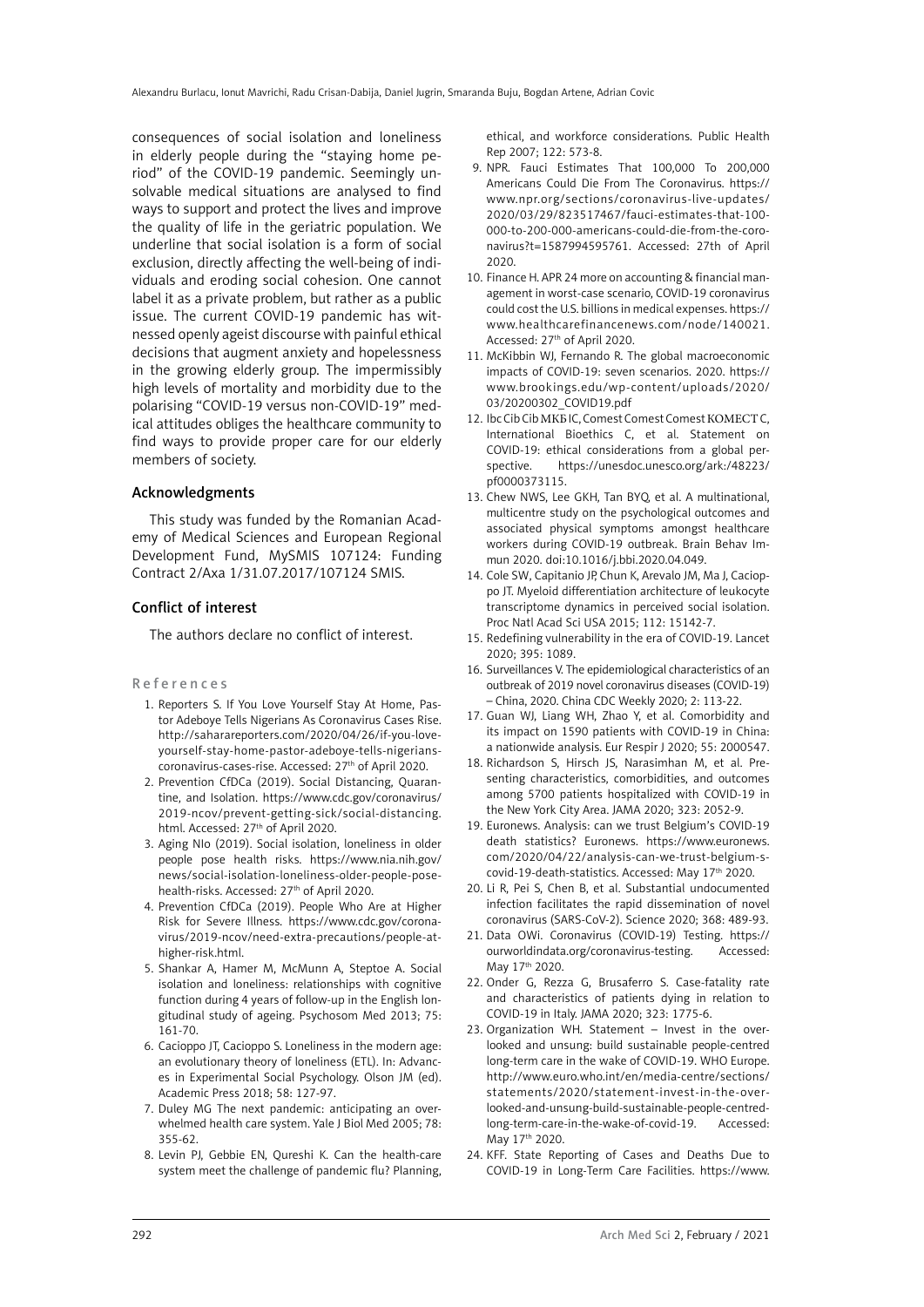kff.org/medicaid/issue-brief/state-reporting-of-casesand-deaths-due-to-covid-19-in-long-term-care-facilities/. Accessed: May 17<sup>th</sup> 2020.

- 25. Ranney ML, Griffeth V, Jha AK. Critical supply shortages – the need for ventilators and personal protective equipment during the Covid-19 pandemic. N Engl J Med 2020; 382: e41.
- 26. Wu H, Huang J, Zhang CJP, He Z, Ming WK. Facemask shortage and the novel coronavirus disease (COVID-19) outbreak: reflections on public health measures. EClinicalMedicine 2020; 21: 100329.
- 27. Rodríguez-Leora O, Cid-Álvarezd B, Ojedae S, et al. Impacto de la pandemia de COVID-19 sobre la actividad asistencial en cardiología intervencionista en España. REC Interv Cardiol 2020; 2: 82-9.
- 28. Cosentino N, Assanelli E, Merlino L, Mazza M, Bartorelli AL, Marenzi G. An in-hospital pathway for acute coronary syndrome patients during the COVID-19 outbreak: initial experience under real-world suboptimal conditions. Can J Cardiol 2020. doi:10.1016/j. cjca.2020.04.011.
- 29. Wood S. The Mystery of the Missing STEMIs During the COVID-19 Pandemic. TCTMD. https://www.tctmd. com/news/mystery-missing-stemis-during-covid-19 pandemic. Accessed: 27<sup>th</sup> of April 2020.
- 30. Lesyuk W, Kriza C, Kolominsky-Rabas P. Cost-of-illness studies in heart failure: a systematic review 2004– 2016. BMC Cardiovasc Disord 2018; 18: 74.
- 31. Baud D, Qi X, Nielsen-Saines K, Musso D, Pomar L, Favre G. Real estimates of mortality following COVID-19 infection. Lancet Infect Dis 2020. doi:10.1016/S1473- 3099(20)30195-X.
- 32. Rockwood K, Fox RA, Stolee P, Robertson D, Beattie BL. Frailty in elderly people: an evolving concept. Can Med Assoc J 1994; 150: 48995.
- 33. Lopes MJ, Escoval A, Pereira DG, Pereira CS, Carvalho C, Fonseca C. Evaluation of elderly persons' functionality and care needs. Rev Latino-Am Enfermagem 2013; 21: 52-60.
- 34. Winograd CH, Gerety MB, Chung M, Goldstein MK, Dominguez Jr F, Vallone R. Screening for frailty: criteria and predictors of outcomes. J Am Geriatr Soc 1991; 39: 778-84.
- 35. Williams J, Lyons B, Rowland D. Unmet long-term care needs of elderly people in the community: a review of the literature. Home Health Care Serv Q 1997; 16: 93-119.
- 36. Wijk H, Grimby A. Needs of elderly patients in palliative care. Am J Hosp Palliat Med 2008; 25: 106-11.
- 37. Afsar B, Siriopol D, Aslan G, et al. The impact of exercise on physical function, cardiovascular outcomes and quality of life in chronic kidney disease patients: a systematic review. Int Urol Nephrol 2018; 50: 885-904.
- 38. Tsai YF, Yeh SH, Tsai HH. Prevalence and risk factors for depressive symptoms among community-dwelling elders in Taiwan. Int J Geriatr Psychiatry 2005; 20: 1097-102.
- 39. Marengoni A, Winblad B, Karp A, Fratiglioni L. Prevalence of chronic diseases and multimorbidity among the elderly population in Sweden. Am J Public Health 2008; 98: 1198-200.
- 40. Wijk H, Grimby A. Needs of elderly patients in palliative care. Am J Hosp Palliat Care 2008; 25: 106-11.
- 41. Banach M, Penson PE, Fras Z, et al. Brief recommendations on the management of adult patients with familial hypercholesterolemia during the COVID-19 pandemic. Pharmacol Res 2020; 158: 104891.
- 42. Shrivastava SR, Shrivastava PS, Ramasamy J. Healthcare of elderly: determinants, needs and services. Int J Prev Med 2013; 4: 1224-5.
- 43. Reiner Z, Hatamipour M, Banach M, et al. Statins and the COVID-19 main protease: in silico evidence on direct interaction. Arch Med Sci 2020; 16: 490-6.
- 44. Azeez S, Ghalib Alhashim Z, Al Otaibi WM, et al. Stateof-the-art tools to identify druggable protein ligand of SARS-CoV-2. Arch Med Sci 2020; 16: 497-507.
- 45. d'Albis H, Collard F. Age groups and the measure of population aging. Demogr Res 2013; 29: 617-40.
- 46. Banerjee S, Burkholder G, Sana B, Szirony M. Social isolation as a predictor for mortality: implications for COVID-19 prognosis. medRxiv 2020; doi:10.1101/202 0.04.15.20066548.
- 47. Oxford Uo. Coronavirus government response tracker. https://www.bsg.ox.ac.uk/research/research-projects/ coronavirus-government-response-tracker. Accessed: 28th of April 2020.
- 48. Gardner JM, Willem L, van der Wijngaart W, Kamerlin SCL, Brusselaers N, Kasson P. Intervention strategies against COVID-19 and their estimated impact on Swedish healthcare capacity. medRxiv doi:10.1101/20 20.04.11.20062133.
- 49. Worldometers. Reported Cases and Deaths by Country, Territory, or Conveyance. https://www.worldometers. info/coronavirus/#countries. Accessed: 28<sup>th</sup> of April 2020.
- 50. London IC. Report 13: Estimating the number of infections and the impact of non-pharmaceutical interventions on COVID-19 in 11 European countries. https:// spiral.imperial.ac.uk:8443/handle/10044/1/77731. Accessed: 28th of April 2020.
- 51. EuroStat (2017). Over half of Sweden's households made up of one person. https://ec.europa.eu/eurostat/ web/products-eurostat-news/-/DDN-20170905-1?inheritRedirect=true. Accessed: 27<sup>th</sup> of April 2020.
- 52. Conversation T. Coronavirus: why the Nordics are our best bet for comparing strategies. https://theconversation.com/coronavirus-why-the-nordics-are-ourbest-bet-for-comparing-strategies-135344. Accessed: 27th of April 2020.
- 53. Observer T. Anger in Sweden as elderly pay price for coronavirus strategy. https://www.theguardian.com/ world/2020/apr/19/anger-in-sweden-as-elderly-payprice-for-coronavirus-strategy. Accessed: 27<sup>th</sup> of April 2020.
- 54. Eurosurveillance Editorial T. Updated rapid risk assessment from ECDC on coronavirus disease 2019 (COVID-19) pandemic: increased transmission in the EU/EEA and the UK. Euro Surveill 2020; 25 (12). doi: 10.2807/1560-7917.Es.2020.25.12.2003261.
- 55. Quality AfHRa. Coronavirus Disease 2019 (COVID-19) and Safety of Older Adults. U.S. Department of Health and Human Services. https://psnet.ahrq.gov/primer/ coronavirus-disease-2019-covid-19-and-safety-olderadults. Accessed: 27<sup>th</sup> of April 2020.
- 56. Prevention CfDCa (2019). Preparing for COVID-19: Long-term Care Facilities, Nursing Homes. https:// www.cdc.gov/coronavirus/2019-ncov/hcp/long-termcare.html?CDC\_AA\_refVal=https%3A%2F%2Fwww. cdc.gov%2Fcoronavirus%2F2019-ncov%2Fhealthcare-facilities%2Fprevent-spread-in-long-term-care -facilities.html. Accessed: 27<sup>th</sup> of April 2020.
- 57. EuroStat (2019). Population structure and ageing. https://ec.europa.eu/eurostat/statistics-explained/ index.php/Population\_structure\_and\_ageing#The\_ share of elderly people continues to increase. Accessed: 27<sup>th</sup> of April 2020.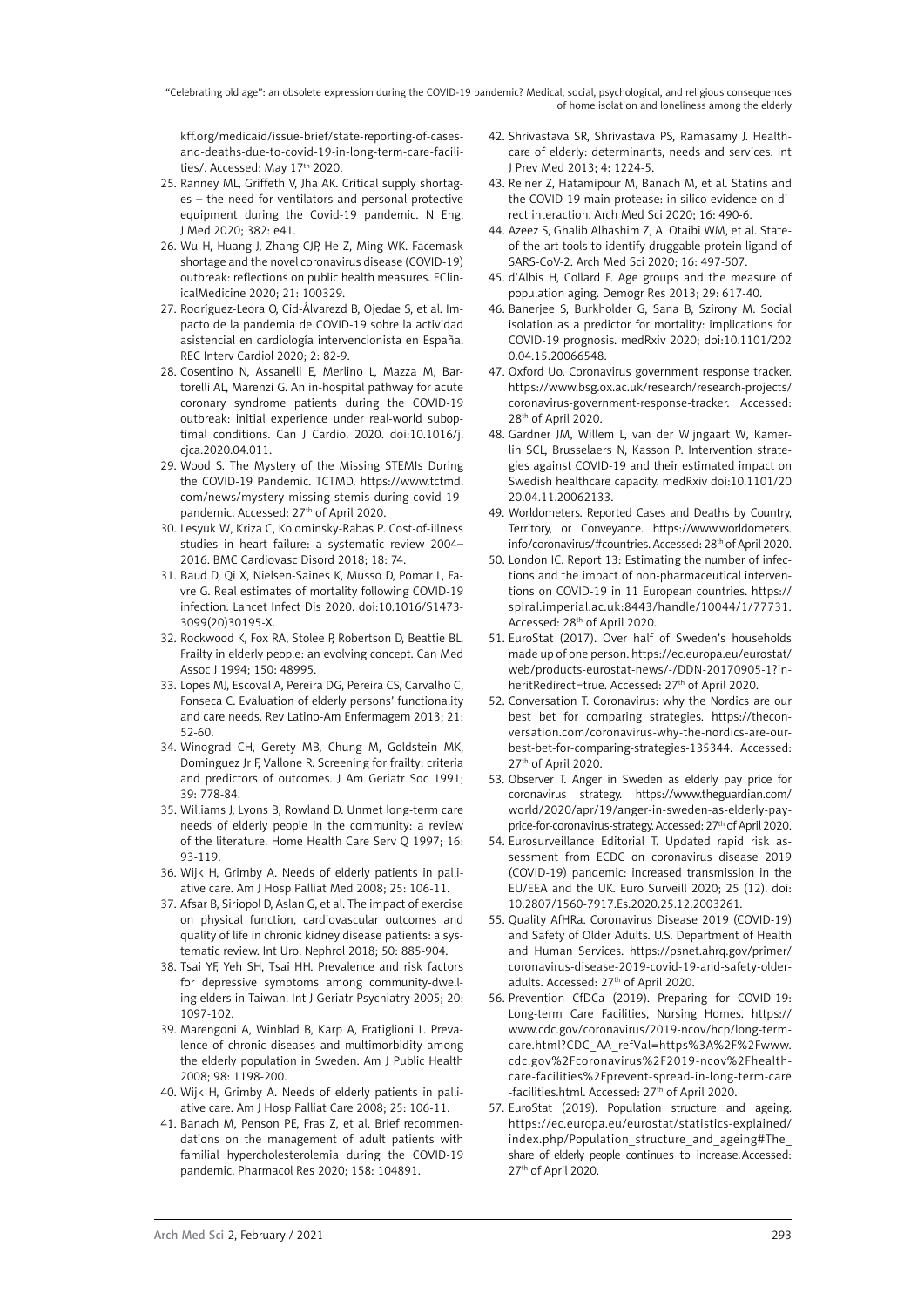- 58. Atella V, Piano Mortari A, Kopinska J, et al. Trends in age-related disease burden and healthcare utilization. Aging Cell 2019; 18: e12861.
- 59. Benabdelghaffar H, Neffati O, Fenniche S, et al. Clinical profile and treatment of elderly patients hospitalized for acute exacerbation of chronic obstructive pulmonary disease. A comparative study. Eur Respir J 2013; 42 (Suppl 57): P2138.
- 60. Incalzi RA, Scarlata S, Pennazza G, Santonico M, Pedone C. Chronic obstructive pulmonary disease in the elderly. Eur J Intern Med 2014; 25: 320-8.
- 61. Lahousse L, Tiemeier H, Ikram MA, Brusselle GG. Chronic obstructive pulmonary disease and cerebrovascular disease: a comprehensive review. Respir Med 2015; 109: 1371-80.
- 62. Tsai WC, Kung PT, Wang YH, Kuo WY, Li YH. Influence of the time interval from diagnosis to treatment on survival for early-stage liver cancer. PLoS One 2018; 13: e0199532.
- 63. Richards MA, Smith P, Ramirez AJ, Fentiman IS, Rubens RD. The influence on survival of delay in the presentation and treatment of symptomatic breast cancer. Br J Cancer 1999; 79: 858-64.
- 64. Li S, Ma D, Shi HH, Yu KD, Zhang Q. The effect of delayed adjuvant chemotherapy on relapse of triple-negative breast cancer. J Thorac Dis 2018; 10: 2837-41.
- 65. Gulzar F, Akhtar MS, Sadiq R, Bashir S, Jamil S, Baig SM. Identifying the reasons for delayed presentation of Pakistani breast cancer patients at a tertiary care hospital. Cancer Manag Res 2019; 11: 1087-96.
- 66. Cardiology DaI. CMS Calls For Postponing All Elective Cardiac Tests and Procedures to Aid COVID-19 Containment. https://www.dicardiology.com/article/cms-callspostponing-all-elective-cardiac-tests-and-procedures-aid-covid-19-containment. Accessed: 28<sup>th</sup> of April 2020.
- 67. Shaw BCaD. Cardiac Arrest Deaths at Home in New York City Have Increased By a Startling 800%. http://www. ptca.org/news/2020/0408\_INCREASED\_DEATHS\_NYC. html. Accessed: 30<sup>th</sup> of April 2020.
- 68. McFarling UL. 'Where are all our patients?': Covid phobia is keeping people with serious heart symptoms away from ERs. StatNews. https://www.statnews.com/ 2020/04/23/coronavirus-phobia-keeping-heart-patients-away-from-er/. Accessed: 30<sup>th</sup> of April 2020.
- 69. Alberici F, Delbarba E, Manenti C, et al. A single center observational study of the clinical characteristics and short-term outcome of 20 kidney transplant patients admitted for SARS-CoV2 pneumonia. Kidney Int 2020; 97: 1083-8.
- 70. Akalin E, Azzi Y, Bartash R, et al. Covid-19 and kidney transplantation. N Engl J Med 2020. doi:10.1056/ NEJMc2011117.
- 71. Kumar D, Manuel O, Natori Y, et al. COVID-19: a global transplant perspective on successfully navigating a pandemic. Am J Transplant 2020. doi:10.1111/ ajt.15876.
- 72. Martino F, Plebani M, Ronco C. Kidney transplant programmes during the COVID-19 pandemic. Lancet Respir Med 2020; 8: e39.
- 73. Kliger AS, Silberzweig J. Mitigating risk of COVID-19 in dialysis facilities. Clin J Am Soc Nephrol 2020; 15: 707-9.
- 74. Health F. The Projected Economic Impact of the COVID-19 Pandemic on the US Healthcare System. https://s3.amazonaws.com/media2.fairhealth.org/ brief/asset/COVID-19%20-%20The%20Projected%20 Economic%20Impact%20of%20the%20COVID-19%20

Pandemic%20on%20the%20US%20Healthcare%20 System.pdf. Accessed: 28th of April 2020.

- 75. Ludwig W, Wolf KH, Duwenkamp C, et al. Health-enabling technologies for the elderly: an overview of services based on a literature review. Comput Methods Programs Biomed 2012; 106: 70-8.
- 76. Barnes N, Webster S, Mizutani T, Ng J, Buckland M, Reeves A. Liverpool Telecare Pilot: case studies. Inform Prim Care 2006; 14: 197-202.
- 77. Essen A, Conrick M. New e-service development in the homecare sector: beyond implementing a radical technology. Int J Med Inform 2008; 77: 679-88.
- 78. Alwan M, Dalal S, Mack D, et al. Impact of monitoring technology in assisted living: outcome pilot. IEEE Trans Inf Technol Biomed 2006; 10: 192-8.
- 79. Dang S, Ma F, Nedd N, Aguilar EJ, Roos BA. Differential resource utilization benefits with Internet-based care coordination in elderly veterans with chronic diseases associated with high resource utilization. Telemed J E Health 2006; 12: 14-23.
- 80. Barnason S, Zimmerman L, Nieveen J, Hertzog M. Impact of a telehealth intervention to augment home health care on functional and recovery outcomes of elderly patients undergoing coronary artery bypass grafting. Heart Lung 2006; 35: 225-33.
- 81. Boulos MN, Rocha A, Martins A, et al. CAALYX: a new generation of location-based services in healthcare. Int J Health Geogr 2007; 6: 9.
- 82. Brownsell S, Aldred H, Hawley MS. The role of telecare in supporting the needs of elderly people. J Telemed Telecare 2007; 13: 293-7.
- 83. Barlow J, Singh D, Bayer S, Curry R. A systematic review of the benefits of home telecare for frail elderly people and those with long-term conditions. J Telemed Telecare 2007; 13: 172-9.
- 84. Botsis T, Hartvigsen G. Current status and future perspectives in telecare for elderly people suffering from chronic diseases. J Telemed Telecare 2008; 14: 195-203.
- 85. Schultze U, Brooks JAM. An interactional view of social presence: making the virtual other "real". Information Systems Journal 2019; 29: 707-37.
- 86. Machielse A. Theories on social contacts and social isolation. In: Hortulanus R, Machielse A, Meeuwesen L. Social Isolation in Modern Society. Routledge, New York 2006; 13-36.
- 87. Cacioppo JT, Hawkley LC. Perceived social isolation and cognition. Trends Cogn Sci 2009; 13: 447-54.
- 88. Armitage R, Nellums LB. COVID-19 and the consequences of isolating the elderly. Lancet Public Health 2020; 5: e256.
- 89. Brooke J, Jackson D. Older people and COVID-19: Isolation, risk and ageism. J Clin Nurs 2020. doi:10.1111/ jocn.15274.
- 90. Le Couteur DG, Anderson RM, Newman AB. COVID-19 through the lens of gerontology. J Gerontol A Biol Sci Med Sci 2020. doi:10.1093/gerona/glaa077.
- 91. Gullette MM. Ending Ageism, or How Not to Shoot Old People. Rutgers University Press, New Brunswick 2017.
- 92. Martel J. Ethical Loneliness: The Injustice of Not Being Heard. Columbia University Press, New York 2015.
- 93. Lloyd-Sherlock P, Ebrahim S, Geffen L, McKee M. Bearing the brunt of covid-19: older people in low and middle income countries. BMJ 2020; 368: m1052.
- 94. Reardon S Ebola's mental-health wounds linger in Africa. Nature 2015; 519: 13-4.
- 95. Lee AM, Wong JG, McAlonan GM, et al. Stress and psychological distress among SARS survivors 1 year after the outbreak. Can J Psychiatry 2007; 52: 233-40.